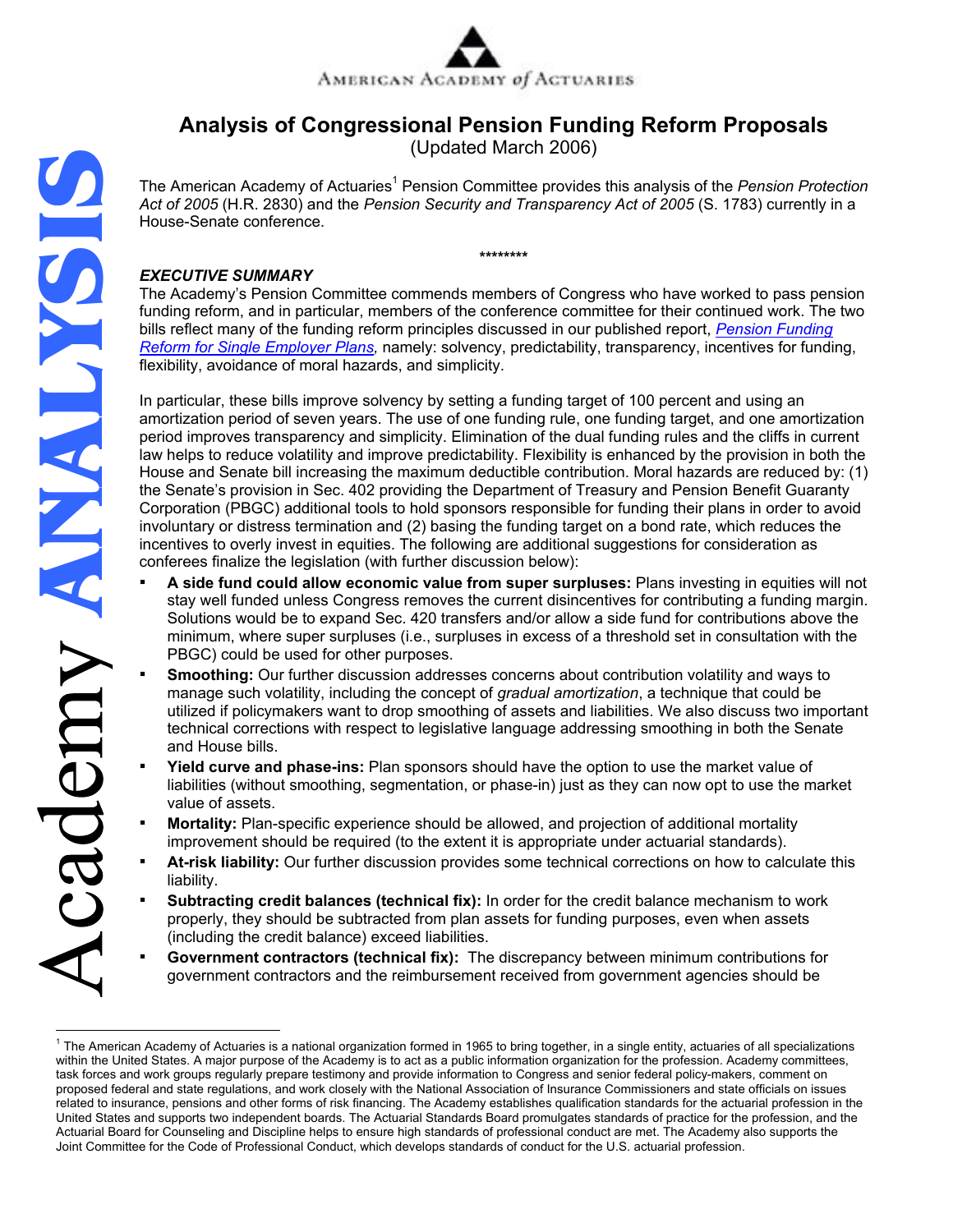mitigated in order to avoid the freeze and termination of these plans on account of inconsistent Federal rules.

▪ **Simplify lump sum calculations:** The use of a single rate to calculate lump sums under Sec. 415(b)(2)(E) would provide greater simplification.

## *FURTHER DISCUSSION: SUGGESTIONS FOR CONSIDERATION*

The following section provides a fuller discussion of the ideas summarized above.

### **A Side Fund Could Allow Economic Value From Super Surpluses**

Both the House and Senate bills allow deductions for pension contributions when assets are above 100 percent of accrued liabilities, which permits the creation of a margin to hedge against future downturns in the market. Unfortunately, it is widely expected that employers are unlikely to commit to extra funding, unless they can get economic value from super surpluses in their plans. Two ways to do this would be to: (1) expand Sec. 420 transfers to allow a super-surplus in a pension plan to be used for other employee benefits, such as employee health benefits; or (2) allow the creation of a side fund that can be used for similar purposes.

The **side fund** could be a parallel trust fund subject to claims for accrued benefit liabilities by participants, and to claims by the PBGC if the plan were to ever terminate. It could receive contributions in excess of the minimum contribution. If needed, the employer could pay its required contribution from the side fund. Thus, the side fund could act like a credit balance, which could greatly simplify and rationalize the credit balance rules. Since the contributions to the side fund are in excess of the minimum contribution, a lower excise tax, such as 10 percent to 15 percent, might be appropriate as long as a funding margin remained in the plan and side fund. Both employee and employer groups have expressed an interest in these ideas. Some of the concerns expressed about at-risk contributions could be ameliorated if they could be placed in the side fund. If a surplus is built up but is not needed because the company becomes healthy again, then the unnecessary funds could be accessed.

Allowing employers to use super-surplus assets for other purposes will encourage them to better fund their pension plans, because they know they will retain economic value for additional contributions even if the plan becomes overfunded.

It has been suggested that legislative proposals in the mid-1990s to allow the use of super surpluses encountered opposition because they did not set a sufficiently high threshold before assets could be transferred.<sup>2</sup> Should such legislation be raised within the current legislative cycle, perhaps if the threshold is set with input from the PBGC, such concerns could be allayed.

#### **Smoothing**

Should a conference report contain only one-year or two-year smoothing of assets or liabilities and the tighter 90 percent to 110 percent corridor around market assets (without any smoothing of the contribution), the resulting volatility in the minimum contribution level would be more disruptive to employers. It would increase the cyclical nature of contribution requirements on plans sponsors and the economy (i.e., greater contributions in more difficult times).

Both bills currently stipulate that experience losses are amortized while experience gains are not. This uneven treatment of experience gains and losses (i.e., one-sided amortization) makes the smoothing issue even more important.

Sponsors can control unpredictability and volatility of minimum contributions to the satisfaction of stockholders by: (1) matching assets to liabilities and (2) contributing surplus assets. However, many plan sponsors and employee groups are on record with their belief that the expected increase in contributions is too high to justify this approach.

*Gradual amortization:* Another way to fix the volatility problem would be to use gradual amortization. It can achieve more stable and predictable minimum contribution requirements. Under gradual amortization, employers would be allowed to phase-in the first amortization payment if the plan experienced an unusually large loss. The amortization payments could be set as follows:

o In the first year, require a payment of half of the normal payment.

 $^2$  The proposals in the mid-1990s also provided a very short time period where there was no excise tax, which could have encouraged employers to  $\overline{ }$ terminate their pension plans before the door closed.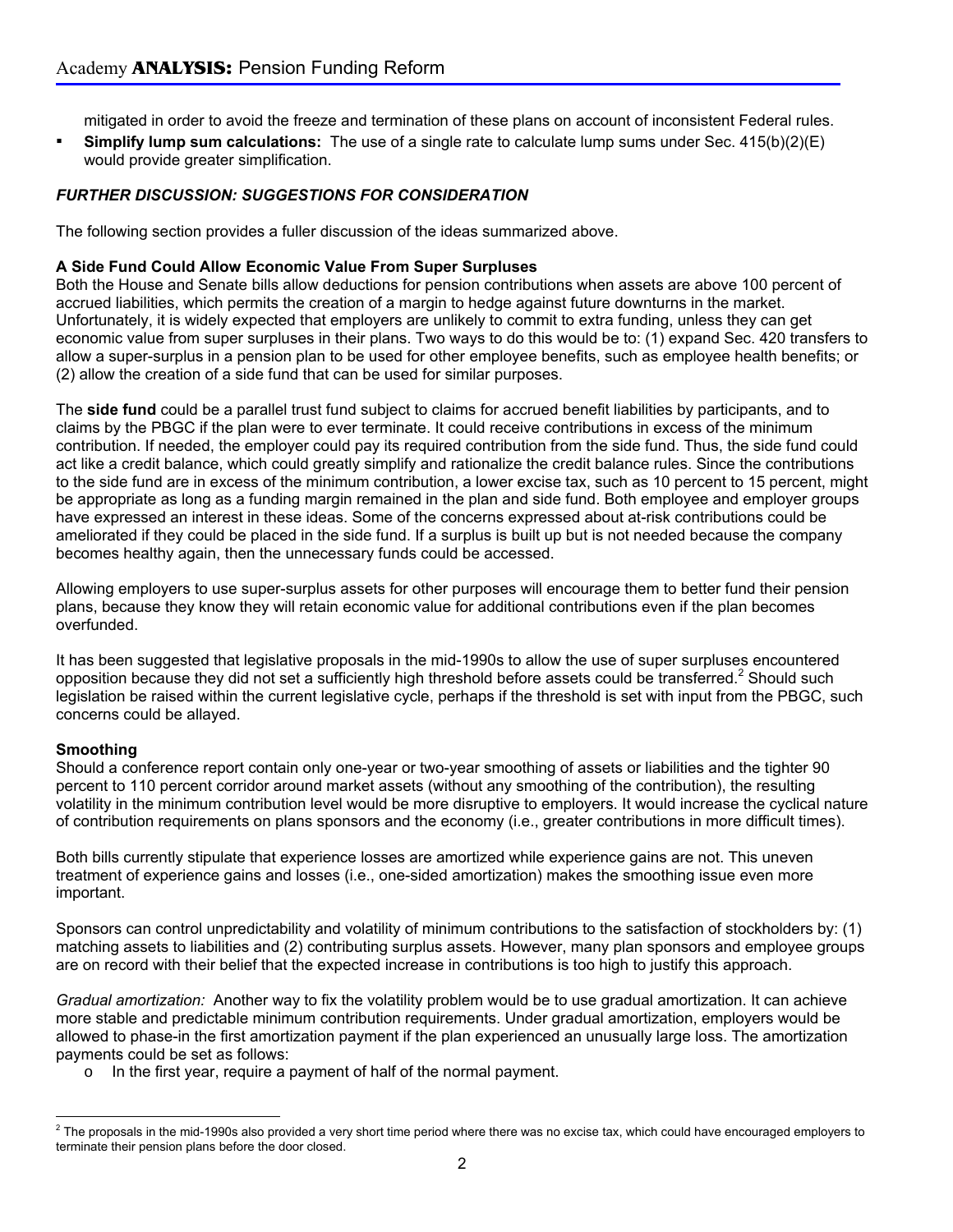o In the second through seventh years, require the normal payment, calculated so that the loss is fully paid off in seven years.

This alternative amortization approach still pays off the loss in seven years, as required by the Administration proposal.

The gradual amortization approach can produce results similar to the House bill without having to smooth assets and liabilities at all by phasing it in over two years.<sup>3</sup> Members of the Pension Committee are available to discuss this further should more detail be desired.

*A technical fix* is also needed with the one-year smoothing rule in the Senate-passed bill. To achieve one-year smoothing, Sec.  $303(g)(3)(B)(ii)$  should allow the use of the asset values on the last day of the second prior plan year (e.g., the 12/31/2005 asset statement for a 1/1/2007 valuation). As currently written, it will not allow the use of any asset information from the prior valuation date, which appears to have been unintentional. For the House bill, assuming the drafters intended the parallel treatment of assets and liabilities (i.e., to use three years of interest rates and three years of asset information), in order to do that, Sec. 303(g)(3)(A) needs to reference the asset statement for the current valuation date, **plus** the asset statements for the three prior valuations (for a total of four asset statements).

#### **Yield curve and phase-ins**

 $\overline{a}$ 

The regulation and implementation of yield curves and segments will take time, so we strongly encourage Congress to have regulators promulgate a single equivalent rate to the yield curve (*for all plans*) for at least the first three years after enactment, particularly for small plans. Since the yield curve is currently flat, using a single rate will have only a slight, if any, effect on current results. Even if the yield curve becomes steep again, the effect would be minimal.<sup>4</sup>

In fact, legislation could allow plan sponsors to just use the single equivalent rate *determined separately for each plan* that would approximate the accrued liability determined using the full yield curve. This is how many actuarial firms develop their liability numbers for financial reporting. It would greatly simplify the complexity of the yield curve requirement and the results would be more consistent with the objectives in introducing the yield curve.

Proposals to require a simplified yield curve will cause problems for plans that are primarily invested in bonds. For example, using three segments to measure liabilities interferes with the ability to hedge pension investment risk by asset/liability matching. Thus, we suggest allowing sponsors an option to calculate plan liabilities using the full yield curve, at market interest rates at or near the valuation date, without smoothing, segmentation, and/or phase-in.<sup>5</sup>

To avoid "cherry-picking," the rules could limit a plan sponsor's ability to switch between these options unless they obtain IRS approval (similar to current rules requiring IRS approval for funding method changes). It could be done simply by inserting the words "up to" right before "12-month period" in Sec. 303(h)(2)(D) in the Senate version, and making the segmentation and phase-in sections optional.

*Technical correction:* The language in both the House and Senate versions regarding the construction of the segments is not actuarially sound. Determining the second segment from bonds with maturities from six to 20 years inappropriately includes market rates during the first five years. We believe that a present value based approach would be appropriate. If interested in discussing possible solutions to this issue, please contact Ron Gebhardtsbauer, the Academy's senior pension fellow (Gebhardtsbauer@actuary.org).

 $3$  The gradual amortization payments to mimic the House bill (without having to smooth assets and liabilities) would be as follows:

 $\circ$  In the first year, require a payment of 1/3 of the normal payment. o In the second year, require a payment of 2/3 of the normal payment.

o In the third through sixth years, require the normal payment.

o In the seventh year, require a payment of 2/3 of the normal payment.

o In the eighth year, require a payment of 1/3 of the normal payment, calculated so that the loss is fully paid off by the end of the eighth

year. <sup>4</sup> Our analysis shows that using a current yield curve generally changes plan liabilities by less than 1 percent. If the plan is very mature AND the yield curve is very steep (which typically only happen in recessions, when short-term interest rates are artificially pulled down by the Federal Reserve) then the effect might be as much as 3 or 4 percent. Thus, it has less effect than the effect of different mortality tables or typical small data errors.

<sup>&</sup>lt;sup>5</sup> In 2005, corporate bond rates are quite close to the weighted average. In addition, segmentation and the use of the yield curve do not change the results much, so the phase-in will not change results much unless interest rates change over the next few years.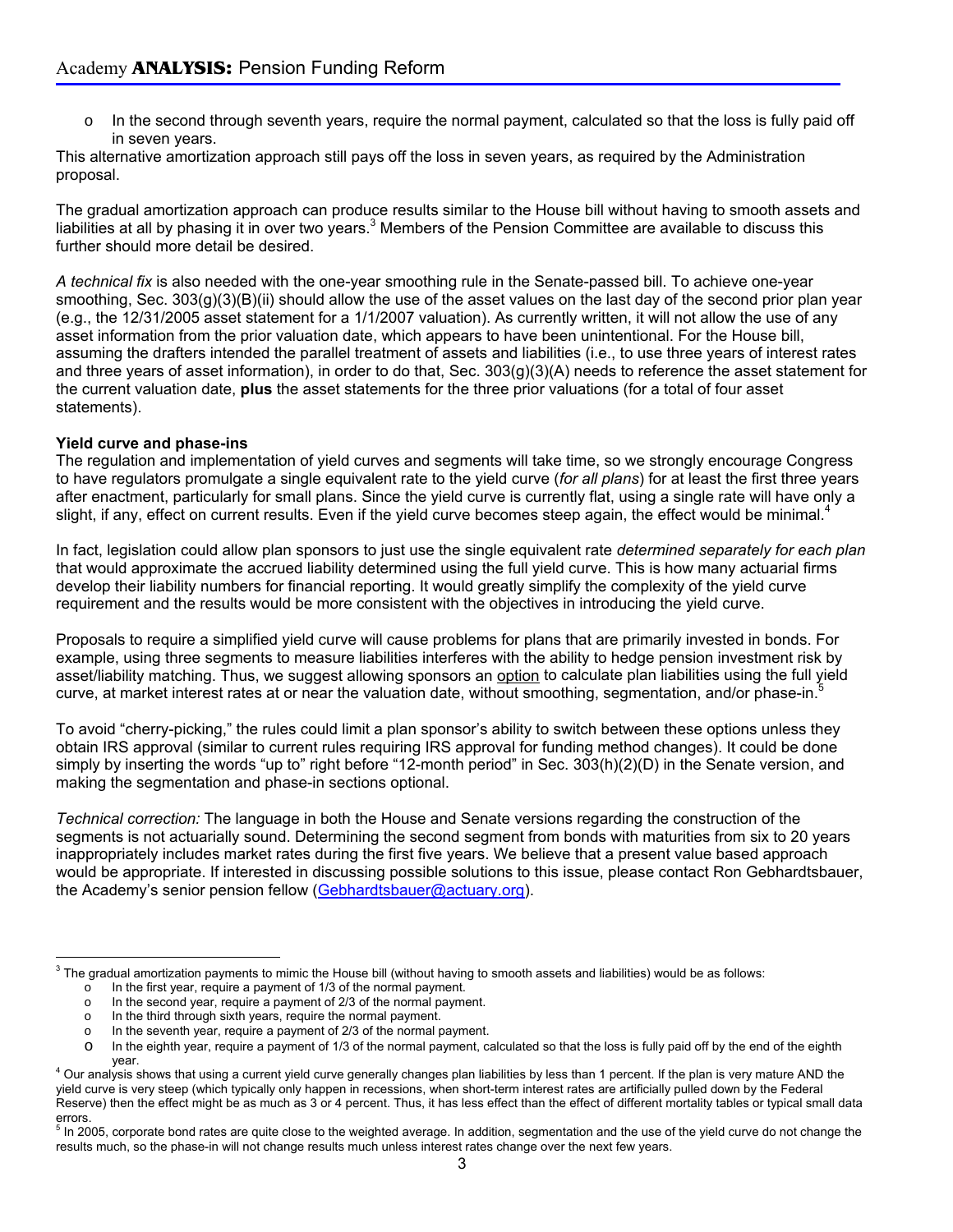## **Mortality**

We were very pleased to see that the Senate and House bills acknowledge the differences in mortality experience for different groups of participants and allow for the possibility of using expected experience, subject to IRS approval. We believe this is a very important provision and sincerely hope it is included in any final legislation. However, we note that the mortality tables used should be the appropriate *plan*-specific mortality tables. The same table should not be used for all of the sponsor's plans, especially when some of the sponsor's plans may be blue collar and some white collar. We also note that if plan-specific mortality is used for a blue-collar plan, then plan-specific mortality would need to be used for the non-blue-collar plans.

We also commend the update of the mortality table from the very old 1983 GAM table (developed from mortality data from the 1960s) to the more recent RP-2000 table (the most up-to-date table, developed from mortality statistics from the 1990s projected to 2000).

In the proposed IRC Sec. 303(h)(3) of both versions of the bill, the mortality table for plans that are not allowed to use actual experience would be up-to-date only as of the bill's date of enactment, and would have no projection or margin to account for future mortality improvement. That could be inadequate for sponsors of workforces that are in generally good health. <sup>6</sup> On the other hand, it may be too much projection for sponsors of other industries. We would suggest mandating projection to the valuation date, and require further projection using actuarial standards by using language such as:

(A) IN GENERAL.--Except as provided in subparagraph (C), the mortality table used in determining any present value or making any computation under this section shall be the RP–2000 Combined Healthy Mortality Table as published by the Society of Actuaries, *projected with Scale AA to the valuation date, and further projected in accordance with the actuary's best estimate of future experience and as appropriate under applicable actuarial standards,* and as revised from time to time under subparagraph (B). (*changes emphasized*)

## **At-risk liability**

For at-risk plans, the bills specify that participants will retire at their earliest retirement date or on the most subsidized date. However, those assumptions determine a liability that would be worse that anything possible from a worst-case scenario. We suggest that the worst-case result for a liquidating company with early retirement subsidies in their pension plan would be to assume that everyone who is eligible will retire immediately. Actuaries could be required to assume the company liquidates this year, or on any of the next four valuation dates, and may use the highest of those five liability amounts. However, that would entail many calculations, and may not be much different than just assuming everyone who is eligible will retire immediately; this latter approach may be adequate.

Furthermore, the at-risk liability needs to reflect the chance that the sponsor may, or may not, fall into bankruptcy. Some companies have been rated "BB" for 20 years, but have never defaulted, and their employees do not retire at their earliest or most subsidized retirement age. Thus, we suggest that the at-risk liability be phased in, as well. For example, the liability for sponsors rated "BB+" could be increased  $1/15<sup>th</sup>$  of the way towards the full at-risk liability. Sponsors rated "BB" could use  $2/15<sup>th</sup>$ , sponsors rated "BB-" could use  $3/15<sup>th</sup>$ , etc., all the way to 15/15ths for companies rated "C."

#### **Subtracting credit balances (technical fix):**

The House bill permits double counting of credit balances for determining the minimum contribution when a plan is funded over 100 percent. Under the bill, as long as a plan is over 100 percent funded (using the credit balance), it can preserve and build up large credit balances. Then, plan sponsors will be able to use them at some future point to reduce the minimum contribution and de-fund the plan for a number of years. In order for the credit balance mechanism to work properly, a*ssets should be reduced by the credit balance for funding purposes, even when over 100 percent funded (using the credit balance).* The Senate version appears to handle this issue as we suggest.

**Government contractors (technical fix):** While sponsors will now have to pay minimum contributions using bond rates regardless of their funding level, we understand that government agencies procuring services from the private

 6 A Society of Actuaries study found that "[p]eriodically updating the mortality table assumption to reflect current mortality levels with or without mortality scale projections or using mortality projected beyond the valuation date may accumulate assets closer to the ideal assets. Consistently [using mortality tables that are not current will eventually accumulate assets less than ideal." Kays, David F.,](http://www.soa.org/ccm/content/areas-of-practice/retirement-pension/research/impact-of-mortality-projection-scales-on-defined-benefit-pension-plan-valuations/) *Impact of Mortality Table Projection Scales on Defined Benefit Pension Plan Valuations*, Society of Actuaries, 2005.